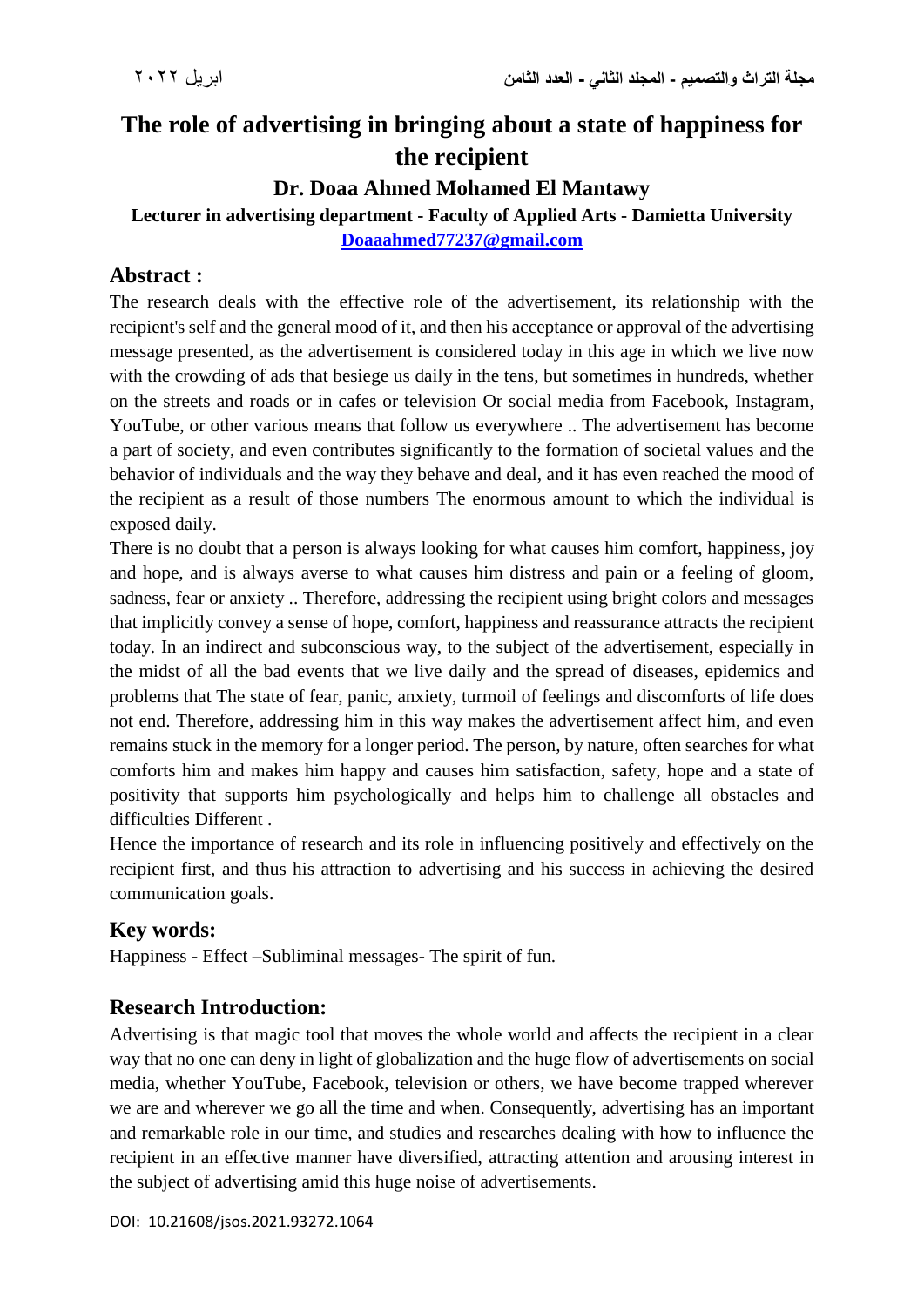In light of the worsening of events, the spread of diseases and epidemics, and the state of general anxiety that pervades the entire world, it has become necessary to address the recipient in a manner that causes him a kind of recreation and turnout until the advertisement receives approval, and thus succeeds in delivering the desired communicative goals. Therefore, addressing the recipient using cheerful colors and messages that imply a sense of contentment, optimism, hope and happiness attract the recipient in some way to watch and send a state of positivity and a kind of smile or hope.

Hence the research, in turn, came to positively and effectively influence the recipient, his mood, and his feeling of satisfaction with the advertisement first, and thus the attraction to the subject of the advertisement, and then keeping the advertisement message stuck in his mind.

#### **Research problem :**

The research problem can be identified in the following points:

1- How is it possible to find an attractive, functional and aesthetic visual formulation that achieves a kind of satisfaction, approval and happiness for the recipient amid crowding out this huge amount of competing advertisements?

2- What are the artistic methods that can achieve attractiveness, beauty and happiness in advertising?

#### **Research Importance :**

The research contributes to:

1- Paying attention to the psychology of the recipient and the impact of advertising on the mood of the recipient (\*) to confirm the delivery of the advertising message.

2- Reaching new horizons in the science of advertising visual communication by achieving the psychological aspect (happiness) of the recipient in light of the delivery of the message to be clarified.

#### **Research Aims :**

1- Reaching a visual image that achieves a kind of happiness, satisfaction, hope or optimism for the recipient, and achieves the desired communication goals and thus the success of the advertising message presented to entice and attract potential consumers.

2- Devising artistic methods that achieve joy and happiness in advertising.

### **Research hypotheses :**

The research assumes that by creating a state of happiness, comfort and optimism for the recipient of the advertising message, it may lead to an increase in influence and emotion, which will achieve the desired results such as successful communication, pleasure and the desire to acquire.

#### **Research Methods :**

The research follows the descriptive-analytical approach by describing and analyzing advertising models whose design depends on joy and happiness, then the experimental approach represented by the researcher's presentation of some innovative and proposed design solutions in which we invest the results of the analytical study to verify the validity of the hypotheses.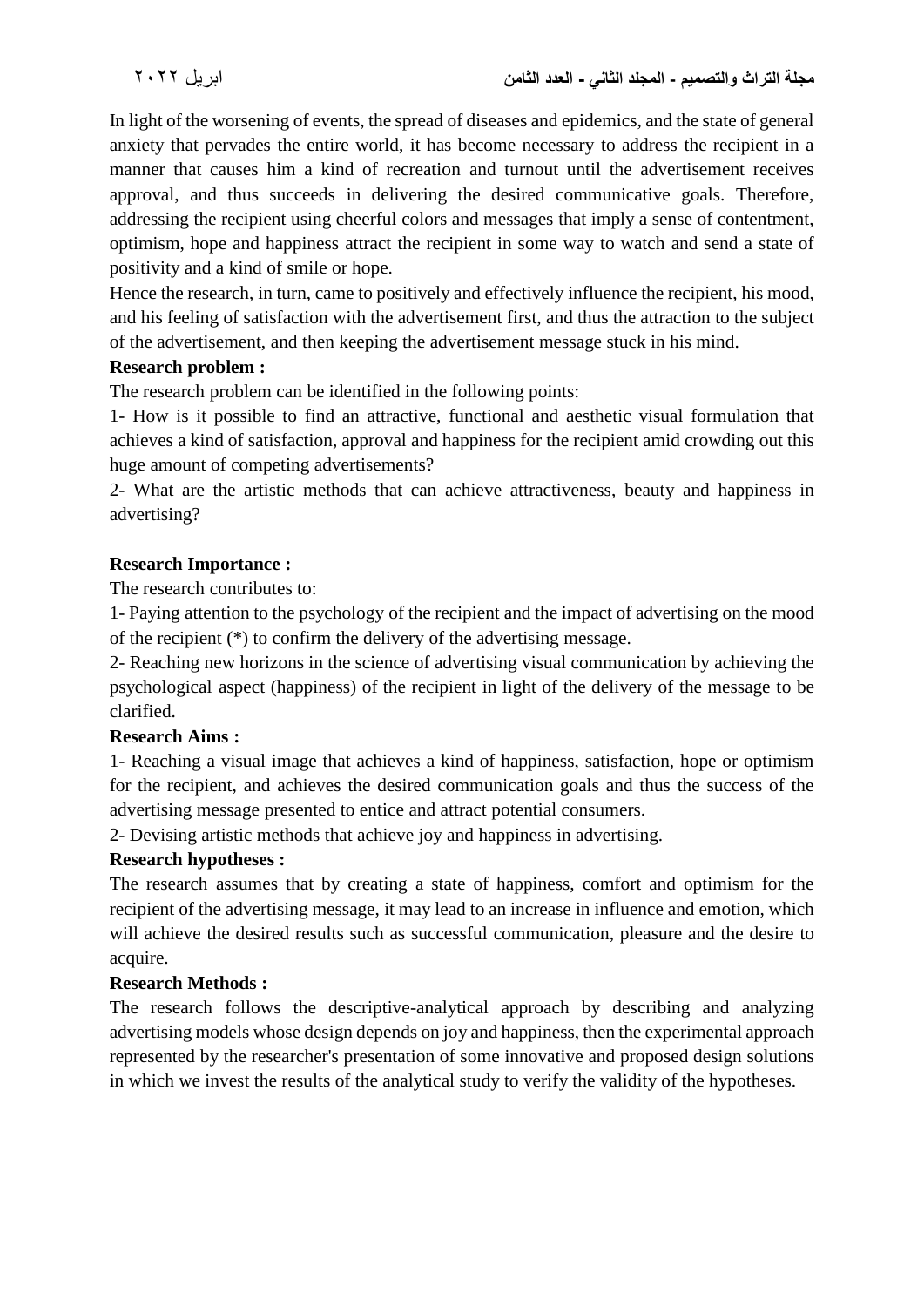### **The results of the research study:**

### **Through the study, the researcher reached several results, including:**

1- Color and shape are one of the most important components of a cheerful advertisement that creates attraction, influence and embodies the situation.

2- The feeling of happiness or joy in advertising is achieved through the intertwining of the elements of the visual formation of the form as an integrated unit through the selection of appropriate images, appropriate graphic treatments for the nature of the product, colors and other elements to achieve the best results.

3- The methods of achieving enjoyment in advertising vary in different ways and methods according to the nature of the content to be communicated to the consumer and according to the nature of the advertised product or service.

4- The cheerful advertisement attracts the recipient and raises his interest and remains stuck in the memory for a longer period than other competing advertisements.

5- The elements of the happy advertisement are achieved, as the designer can integrate and overlap more than one style in one advertisement such as (movement - smile - colors exaggeration .... and others).

Recommendations:

1- The idea should be compatible with the nature and direction of the advertised product in terms of enjoyment and happiness.

2- The researcher recommends the importance of including the concepts of happiness of design for advertising designers to improve the methods and subjectivity.

3- Paying attention to raising the positive and psychological values of the recipient through the inclusion of systems and elements that cause this in advertising campaigns.

### **References:**

1- 'ahmad - altibughrafya wadawruha fi 'iithra' alshakl fi tasmim al'iielani- majalat aleimarat walfunun waleulum al'iinsaniat - 2021 ma.

2- 'ahmad eizat rajih- 'usul eilm alnafs - dar almaearif - t 13 - alqahirat - 2008 mi.

3- 'ahmad mustajiri- ealm asmuh aldahik - silsilat 'aqaran - dar almaearif - t 2 - alqahirat - 2008 mi.

4- 'iismaeil eabdalfataah eabdalkafi - alfukahat wal'alwan - hibat alniyl lilnashr waltawzie - dar alkutub almisriat - aljizat - 2011 m

5- an hamdaa 'ahmad eabd alrahman- tathir almazj bayn alsuwar walrusum fi al'iielan almatbue - risalat majistir - qism al'iielan - kuliyat alfunun altatbiqiat - jamieat hulwan - 2013 ma.

6- 'iiman salah aldiyn - 'asus tasmim al'iielan almatbue bayn alnazariat waltatbiqi- dar alnahdat alearabiat -2005 m

7- bashir eabaas alealaq , ealaa muhamad sabe - wal'iielan altijariu altijariu - dar alyazurii aleilmiat lilnashr waltawziei- eaman- al'urduni - 2010 mi.

8- ju hanz ayititin - altasmim walshakl - hala lilnashr waltawzie - ta1- aljizat - 2002 mi.

9- khulud ghayth , muetasim eazmay alkarabiliati: "mubadaa' altasmim alfunaa" , maktabat almujtamae aleurbaa lilnashr waltawzie , eamaan , altabeat al'uwlaa 21 - 2008 mi.

10- rasha hran , eabirmistfaa , fatin 'abu alwafa - tawzif falsafat altaeatuf fi tasmim al'iielanimajalat aleimarat walfunun waleulum al'iinsaniat - 2021 ma.